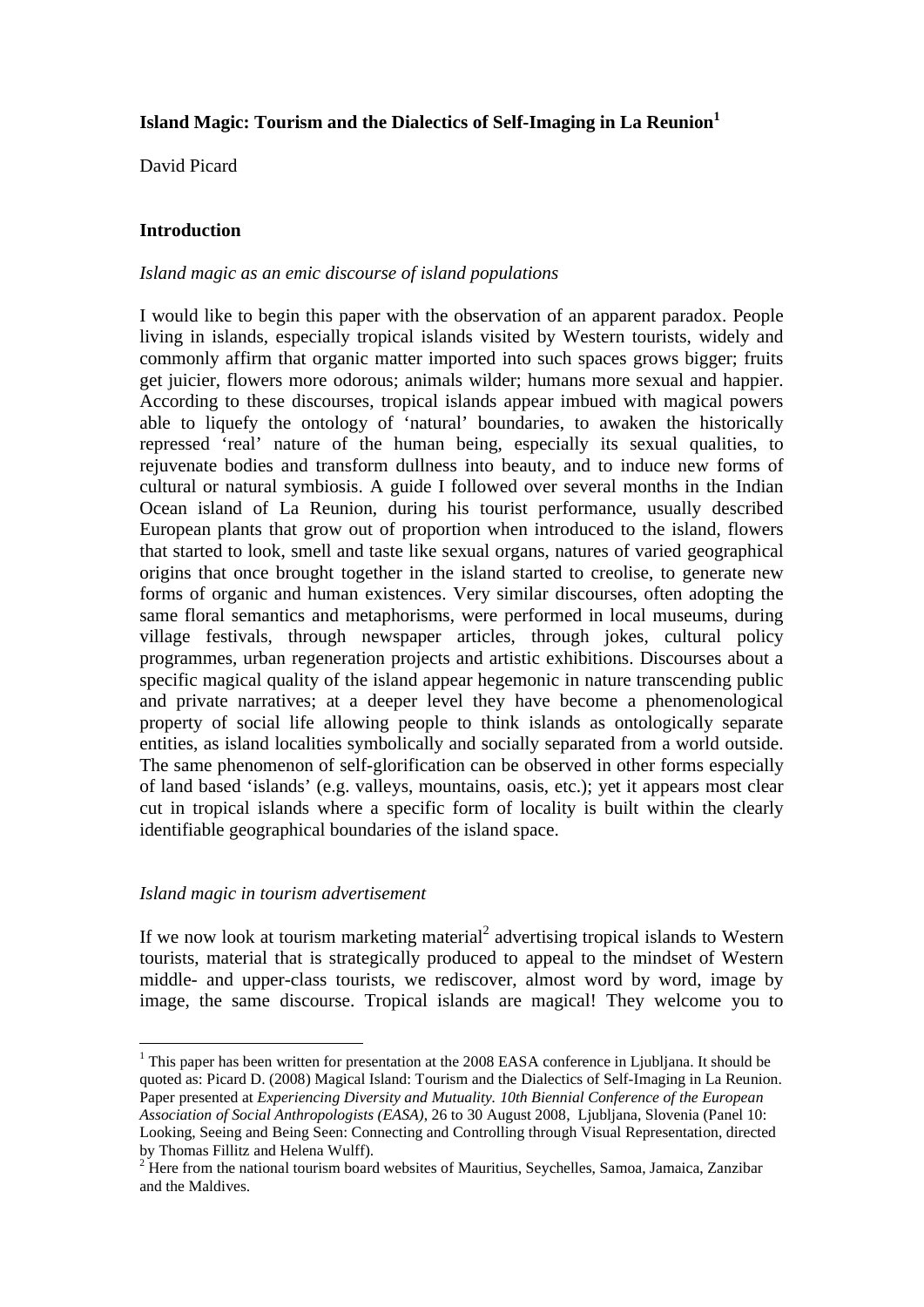'another world', a world that will 'transform' you, that will 'uplift your soul' and make your 'heart beat faster'. A world that makes you feel that 'you belong to the chosen few'. Tropical islands are filled with 'sweet fragrances' and 'spicy flavours', 'cascading waterfalls' 'dropping into rivers' that 'cut jagged lines through the floor' of 'lush green fertile' valleys as 'they make there way to the ocean'. They are 'postcards of natural beauty in the heart of the ocean', 'surrounded by massive lagoons with infinite shades of blue and turquoise', 'dazzling underwater coral gardens'. In these advertisements, tropical islands appear as ever-blooming timeless gardens of delight, micro-worlds bound by the natural enclosures of island shores, composed by sandy beaches, blue lagoons, lush vegetation, eternal sunshine, rivers floating from an inner sanctuary towards the ocean and local people seemingly unconcerned by the heaviness of time and being.

#### *Questioning the dialectics of island magic*

Why are the discourses that seem so essential for the constitution of island populations' being in the world so similar in form and content to the seeming shallowness of tourism advertisement images produced for Western audiences? What is the relationship between what people in tropical islands like La Reunion conceive as the ontological grounding of their social existence, and Western imaginaries of tropical island magic? In this paper I will study processes of constituting local selves in La Reunion, the dialectic process of self-imaging in the mirror of the non-local other; the transculturation and auto-ethnographic use of mainly European  $18<sup>th</sup>$  and  $19<sup>th</sup>$ century tropes introduced to, and reworked in, the island by European travellers, local European elites, and the island's 1960s decolonisation movement. I will show that in the recent and contemporary past, these tropes and their visual embodiments are once again picked up and re-twisted in the intersubjective space of tourism and related museum and heritage projects. The concept of magic works here at three different levels: firstly as a quality associated by tourists with the physical realm of island spaces which they capture through different techniques and then carry home; secondly as a sign-object mobilised and exchanged in the tourism contact zone; thirdly as a symbol of local modernity through which people in La Reunion think their participation in a global world. In this paper, I will address these three levels, first by focusing on the social phenomenology of island magic in tourist experience, then by analysing the political economy of island magic as a sign-object exchanged in the tourism contact zone of the island of La Reunion, Indian Ocean, and finally by studying the role that the production of 'magic' attributes to tropical islands at the scale of world society.

# **Island Magic in Modern Tourism Culture**

# *Island magical as a cultural trope*

The idea that islands and island-like territories are imbued with specific magical qualities or inhabited by powerful spirits is not uncommon in the history of human societies. Examples have been reported from almost all over the world. In some cases, these socially assumed magical qualities have been interpreted in terms of political economy, as a tool to govern the access to rare resources, to security providing harbours, dangerous passes and passages or geo-strategically important positions. Whether or not such a functionalist aim can be established or be seen at the basis of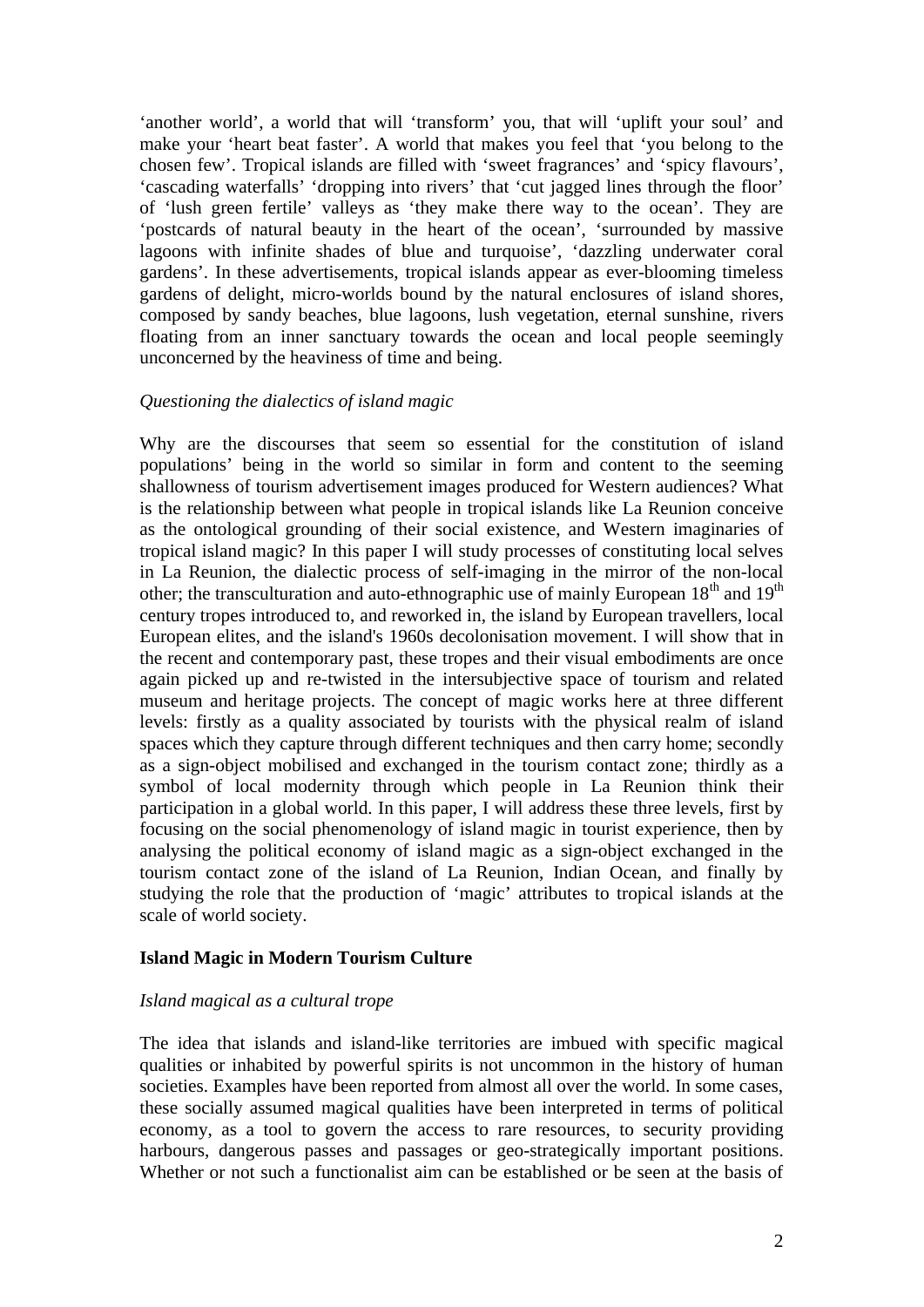specific belief systems related to islands and island-like territories, in most cases the latter appear embedded in imaginaries that ascribe them specific qualities and powers. In these geographically situated mythologies, islands and island-like territories are often seen to be inhabited by powerful spirits that police their access. Accidental or unsolicited access is seen as highly dangerous; the accidentally shipwrecked, the curious and the thug risk to be transformed forever, to become a prisoner, to be petrified. On the other hand, soliciting the powers of islands and island-like territories can proof highly efficient where the appropriate procedures are being followed. In many societies, pilgrimages to specific islands, mountains, valleys, and cities (who sometimes host monasteries and permanent priest populations) take place as part of the social festival calendar. Through various festive and ceremonial practices – sacrifice, performance, prayers – believers bring alive these space related imaginaries and connect to some form of authentic bases that is, in most cases, imbued with some form of magical power constitutive of social life. At the same time, the myth is reproduced and the powerful who control access to islands and island-like territories, and to the spirits that guard them, reaffirm their authority.

#### *Island magic and modernist thinking*

The historicity of European representations of islands has been rooted back to prebiblical descriptions of 'happy islands' ('*Iles Fortunées'*); descriptions that later merged with biblical visions of the Garden of Eden and leading to the belief in the earthly existence of paradisiacal islands (Delumeau 1992). Throughout European intellectual history, ideas of Eden or Eden-like islands have been cyclically rediscovered and revitalised through artworks, literature, pleasure gardens, TV series (e.g. Lost) and projections into specific geographical spaces (ibid.). As I have shown earlier, tourism advertisements emphasise the transformative power of tropical islands; the idea that islands allow tourists to rediscover and connect to an essential form of human nature. Also the policies of many of the most influential international natural and cultural conservation programmes formulate and cultivate specific sites, people and places across the world as authentic embodiments of nature and the human condition. Through these programmes, specific sets of endemic people, cultural practices, plants, historical sites, artworks, or forms of wilderness are framed and elevated as 'heritage', and then put into forms of conservation that usually respond to an ideal of authentic condition related to the specific historical contexts, tropes or primordialisms these heritages are made to refer to. According to Dean MacCannell (1976), the very idea of authenticity is embedded in the ideology of modernity and a steadily progressing time; it stems from a subjectively perceived feeling of nostalgia for a lost condition of innocence, an unconditional symbolic departure point whose periodic evocation – among others through tourism – allows the modern subject to reaffirm the order and separations of everyday life. Following this argument, the journey through the tourism specific settings and ceremonial spaces created in tropical islands should allow tourists to connect the conditions of modern social life with modern myths of origin; to establish a form of contact with specific mythical spaces and transport the magic that stems from these spaces into the realms of their everyday life.

#### *Island magic in modern tourism practice*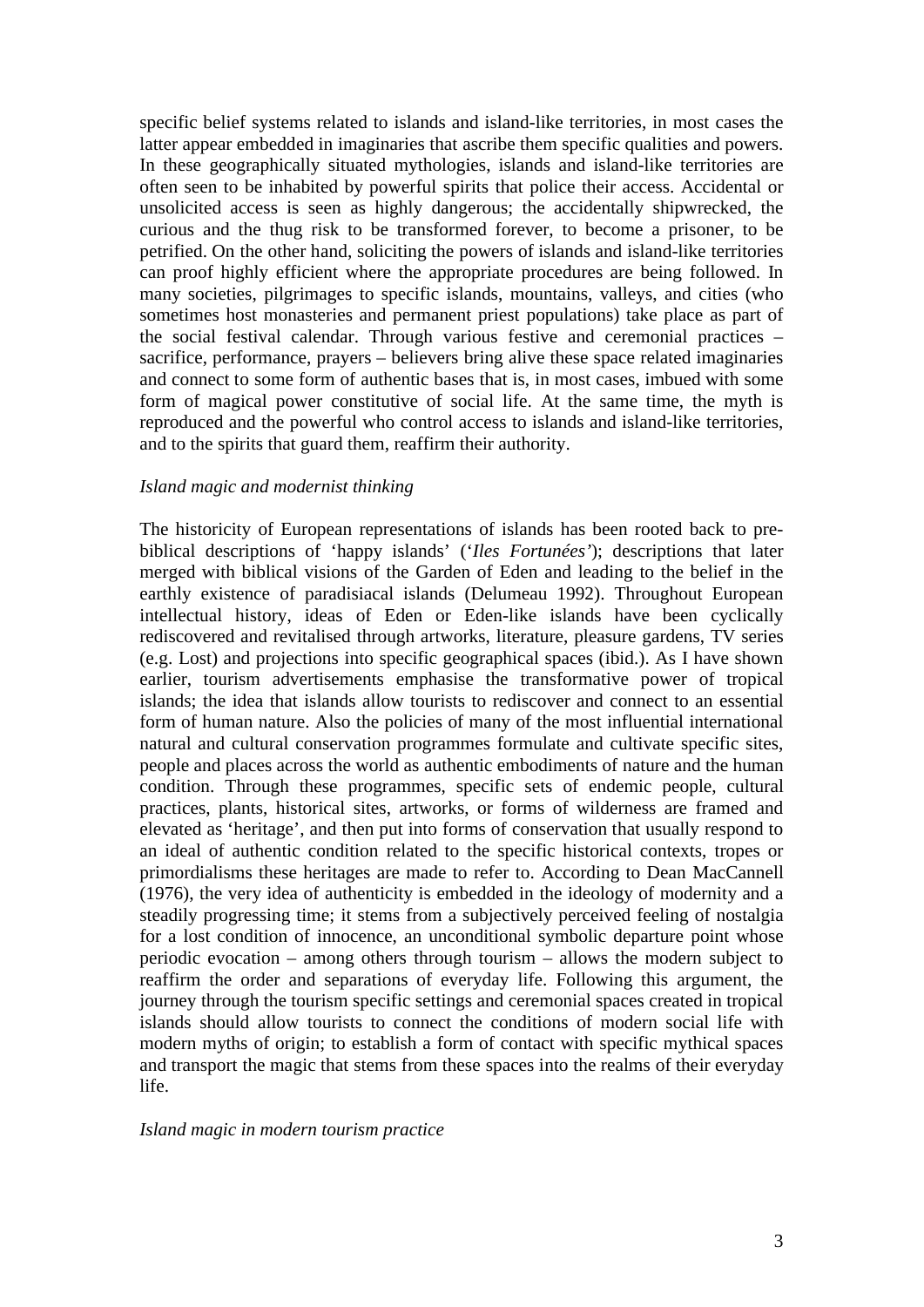'Magic' is in many ways an ambiguous concept. In Western culture, it has been widely used to describe qualities, forms and practices believed capable to alter the 'natural' course of life. In the dominant discourses of Western public and scientific culture, the 'natural course of life' is usually defined by the logic of historical causality where an earlier event causes a later one. Magic is what is believed to alter the logic of this historical causality. Within the rationalising and transparency-seeking ideology of modernist thinking, the very term of magic has long been used to stigmatise the 'irrationality' of cultural others, and only recently have anthropologists 'discovered' forms of magical thinking penetrating almost every level of modern social life and thinking; discovering that magic is not only *in* modernity but essentially *belongs to* modernity (Pels 2003). My own research on the phenomenology of magical thinking in Western tourist experience indicates that tourists belief to carry the presumed magical qualities of tropical islands with them back home. As they have temporarily become part of the physical realms of tropical islands, have eaten from them, drunk from their juices, absorbed their light, swam in their waters, their bodies have become imbued with the islands' magical qualities. In the post-tourism context, tourists feel 'recharged' and 'powerful'. Gastronomic ingredients taken home are ceremonially consumed during dinner parties, photos are looked at and souvenirs of the journeys are put on display. They are 'brought alive' as social communicators, but also as psychological help in moments of distress, of solitude, or bad weather – as if they were imbued with a magical energy that can help people to feel better or stronger. Souvenirs and photographs taken home from the journey thus seem able to preserve the magical quality of the island for a certain time.

#### *Generating magical qualities and transporting them home*

In tourism, magical qualities are usually generated, captured and transmitted by contact, metonymy, or mimesis. They are believed to be substantiated in matter, spaces, objects, bodies, artefacts, or ontological units, or 'brought alive' through specific practices, performances, procedures, technologies, poetic forms, texts, and words. In most cases, magic needs distance and contextual contrast; it needs ontological separation and decontextualisation; it defines a sacred<sup>3</sup> realm and needs to be carried outside of this sacred realm to become effective. A rose among roses is not magical; it only becomes magical when taken out of context; when put in a vase; when offered to a loved-one (de Saint-Exupéry 1995). A stone fetched from the floor of an ancient temple only becomes magical when taken out of context, reframed and elevated through forms of personal display in the home context. A photograph often only becomes magical when the materiality of the captured realm (transmaterialised by way of light and silver crystals/electronic pixels into the photograph) is taken home. Even 'religious' relics mostly gain their magical qualities only once they have been distanced from the place of their production<sup>4</sup>. The generation of tourist souvenirs and the 'absorption' of magical qualities by the human body represent analogies with liturgical practices in socially recognised forms of religion. The official texts of, for instance, the catholic catechism explain that 'third class relics' are being created by bringing an object (e.g. a piece of cloth, a book, a crucifix, etc.) in physical contact

<u>.</u>

<sup>&</sup>lt;sup>3</sup> 'Sacred' in a Durheimian sense, not as an absolute quality of a space or person, but as a concept that defines the relative ontological difference of an individual or group, the culturally institutionalised separation of one social realm from another.

<sup>&</sup>lt;sup>4</sup> This applies at least when studied from a phenomenological perspective, from the subjective experiencing of people.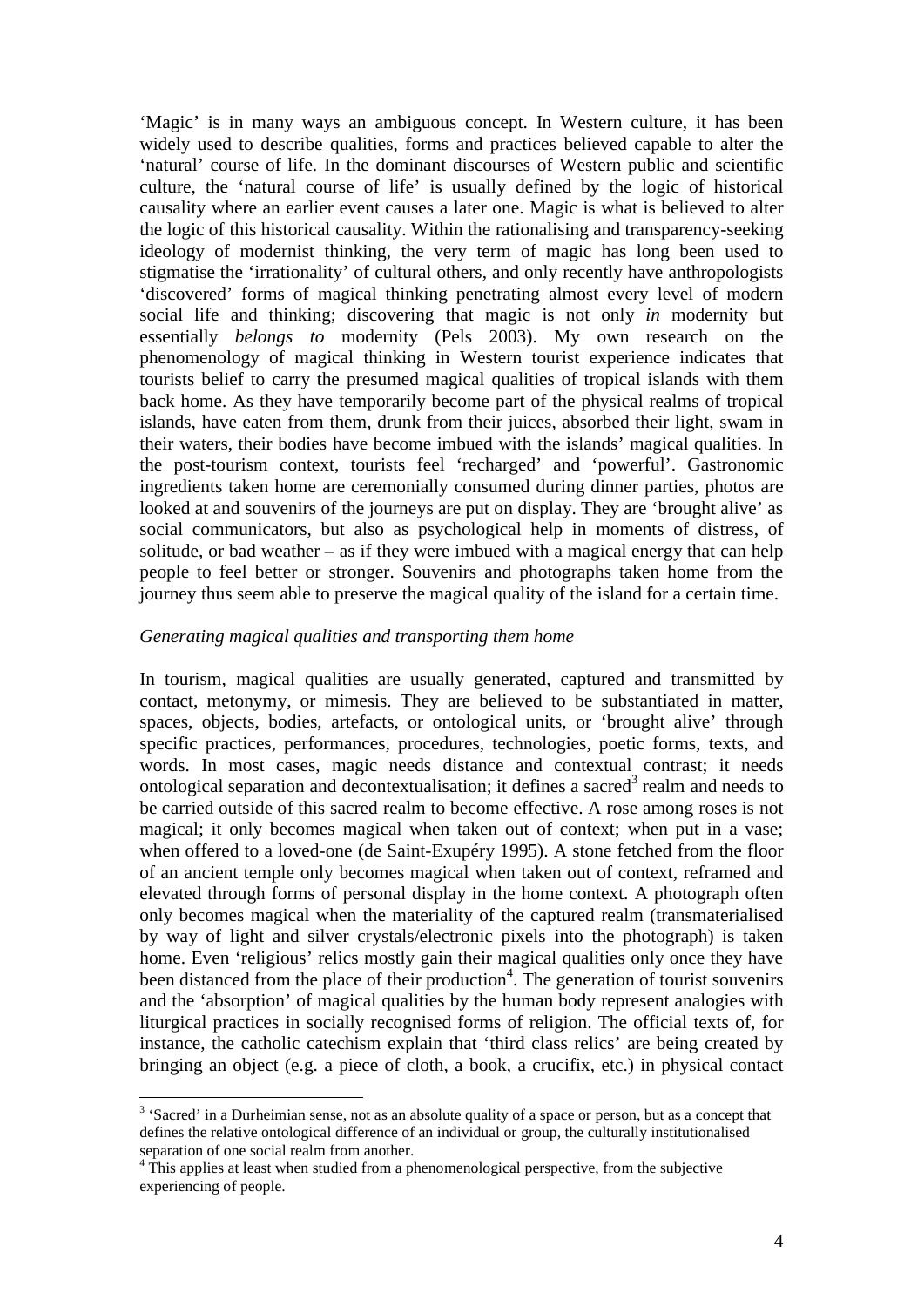with a religious shrine or first class relic. In earlier days, mirrors were used to capture the qualities of shrines, or wine, previously brought in contact with 'first class relics', was consumed by the believers. Religious relics and tourism souvenirs thus appear as variations of a same social phenomenon. Their boundary can be deconstructed as discursive in nature; the fervent defence of religious relics by church leaders and conservative powers most likely relates to concerns to preserve established frameworks of meaning, belief and order, and the power relations these are based upon.

# **Island Magic and Shifting Asymmetries between Colonial Centres and Island Peripheries**

#### *Colonial metaphors of the white mother and her ugly children*

If the phenomenon of a specific magical quality attributed to tropical islands has been around for a long time, if it has been instrumentalised through different cultural policies and ultimately been made a mass fashion through tourism, it necessarily has flowed into the social realms of island societies. In what follows I wish to analyse how it has affected processes of constituting local selves in one specific island, La Reunion, within the wider context of relationships to spaces outside the island. La Reunion is an island in the South-Western Indian Ocean, first settled by French colons during the  $17<sup>th</sup>$  century. During the  $19<sup>th</sup>$  and  $20<sup>th</sup>$  centuries, it became an important cash crop colony marked by extensive sugar cane plantations and the settlement of colons, forced labourers and contracted workers from Europe and the wider Indian Ocean region. It became a French overseas department (DOM) in 1946. During the Cold War, the French government and its local representatives institutionalised a colonial family narrative, metaphorically defining the people of La Reunion as children of the French *mère-patrie*. According to Francoise Verges (1999), the rationale of this narrative implied that they were given the values of the French republic as gifts – leaving them in a condition of impossible reciprocity. France became a mythified white mother whose goodness and pureness could never be reached by its 'ugly' children, seen as bastardised as a result of endogamy and the mixing of races and cultures. The narrative was mobilised both inside the island to poeticise class divisions between *Grands Blancs* (mainly white land owners) and a large creolised proletariat, and between the island as a whole and the far away French 'motherland'. In this context, deviations from cultural ideals associated with the French republican model related to kinship, gender roles, language, humour, arts, diseases, drug consumption etc. were actively pathologised by colonial agents and local elites who drew their political legitimacy by referring to these agents and 'France' as their models. A certain idea of France was consequently appropriated through forms of mimesis and metonymy. The magic that stemmed from the wearing of French style cloths, the adapting of French-style ways of talking, behaving and eating, the living in French style houses, the adopting of French leisure fashions, etc. became and, as we will see, largely remains today a powerful social means to establish and legitimate political power.

# *The metamorphosis of the Creole bastard*

Since the late 1980s, France herself shifted away from a one nation-one culture doctrine and, adapting to a global mood for, and certainly also fear of, fluidity, started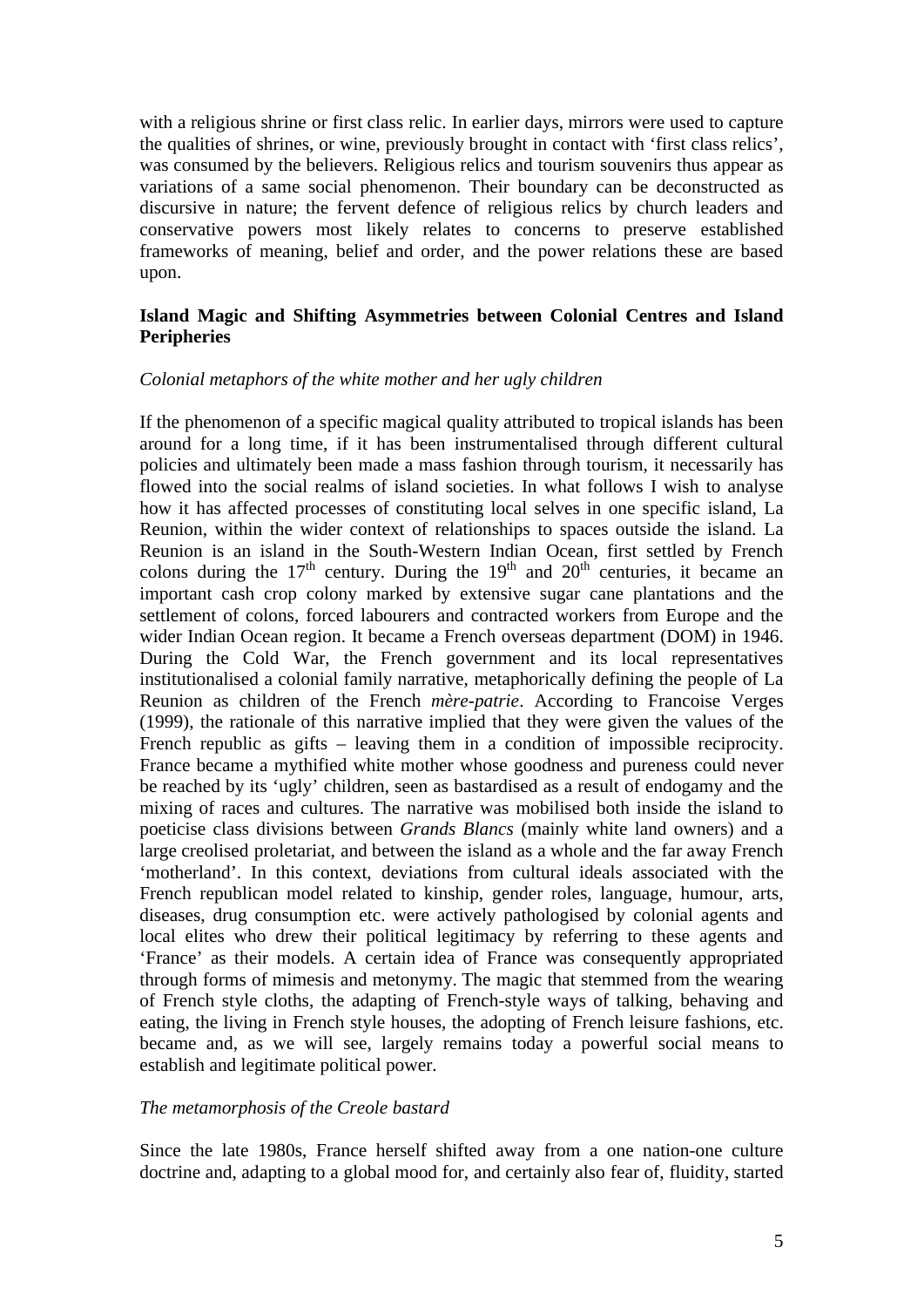to promote an aesthetics of diversity. According to Jean Baudrillard (1972), this aesthetics – often associated with postmodernist thinking – induced a phenomenon of cultural differentiations. Since the 1980s and especially 1990s, this was accompanied by a phenomenon of ethnicisation of social relationships often based on ideas of local origin and racial phenotype. At the same time, both phenomena remained framed by a deeper lying cultural paradigm, a new form of cultural hegemony that implies precisely the promotion and valorisation of diversity. In La Reunion, tourism and cultural policies related to tourism development would become key agents to mediate this new culture. It would have a deep and somehow paradoxical affect on processes of constituting local selves, both formally and in substance. In the eye of the newly developed tourism industry and the local elites who quickly appropriated the new aesthetics of diversity, the ugly Creole child would eventually become adult; they would become beautiful, a new reference model to the think the world and the possibilities of living together.

The figure of the beautiful Creole inverses the symbolic asymmetry of the colonial family narrative. The ugly child has come of age and shows the now aged and somehow unworldly French mother a way out of the failings of institutionalised monoculturalism. The Creole is imbued with the magical qualities of all its inputs and of the very island context that made these inputs merge. It concentrates in one persona the orientalist colours of Indian Hinduism, the mythical wisdom of Chinese Buddhism, the africanist knowledge of wilderness, the philosophy of Western humanism and, above all, the Creole art of living together. The figure of the beautiful Creole thus locally emancipates the global aesthetic of diversity – which is clearly witnessed by a local phenomenon of 'rediscovery' and 'reinvention' of ethnic references and primordialisms during the 1990s (Ghasarian 2008). At the same time, the island becomes the symbolic and physical ground that has blended these cultural inputs and created a beautiful entirely new self; it is ontologically linked to the wonder of this metamorphosis of the bastard child. People and island become variations of the same image. They are the result of a magical transformation. This narrative involves an important historicising dimension. It makes sense of time. The metamorphosis took place in a context of social violence and the now adult child has not forgotten the injustices of the past. France, the old mother now has a debt towards it, a debt impossibly to balance. She has committed what Jacques Derrida (2001) defined as the 'unforgivable' crime. The guilt money she has to pay, tourists have to pay as part of the tourism ceremony, will never be enough. She should shut up; tourists should shut up and adore the magical beauty and wisdom of the now adult child.

# *Mirror stages of cultural consciousness*

This shift in narrative does not strictly originate in La Reunion. Similar phenomena have been reported from many other postcolonial contexts of the world. It evolves in the dialectics between an inside and an outside which, in its dichotomous nature, is part itself of its story (I will come back to this latter aspect in the last part of this paper). In a situation in which the intersubjective contact between insider and outsider is dominated by the outsider, the insider sees him- or herself reflected in the eyes of the outsider. The intersubjective contact generates a cultural mirror stage, in its structure similar to Jacques Lacan's (2004) observation of young children becoming conscious of their selves by seeing themselves in a mirror, while their mother is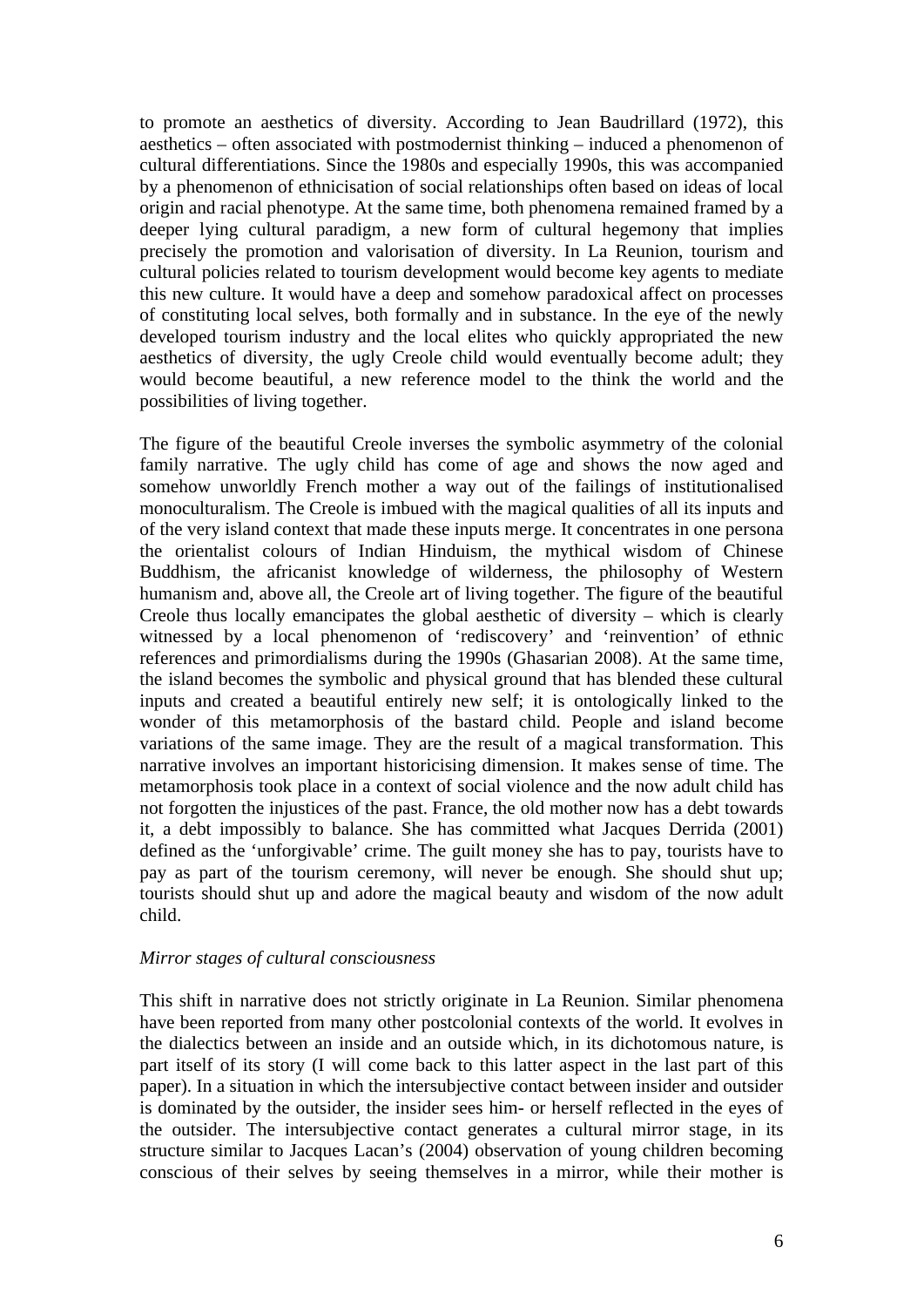watching. The far away, mythical France is the mirror, embodied in the eyes of people imbued with the magical power of this outside reference: administrative agents, tourists, European migrants, the media, branded mass consumption products, and people performing Frenchness in the public and private realms of island social life. These agents and media work as a mirrors that reflect back partial visions of the self; that render the self in a specific format; that recognise specific forms in the ocean of possibilities. In many cases people in La Reunion recognise that the 'outsiders' attach a certain aesthetic and magical value to forms of their selves, yet they are initially unable to identify the forms this value relates to. They search in the outsiders' eye trying to see what specifically is 'beautiful' or 'magical' in them; to recognise what the outsider sees when looking at them. Specific formulations of 'magic' or 'beauty', re-interpretations of what people see in the outsider's eyes, are consequently adapted in forms of self-enchantment, in what Mary Pratt called 'auto-ethnographic' theories about the self. 'Magic' and 'beauty', initially outside concepts, are transculturated (Ortiz 2003); they become emic concepts used in the building of locally meaningful stories and symbols able to make sense of the self and its relationships with the outside. At the same time, by perpetuating an aesthetic identified with the outside, they generate semantic continuity and reproduce a system where the outside is posited as an ultimate symbolic 'magical' reference point. People become 'magical' because this is the category assigned to them by the outside; adopting this category to reimage their selves hence becomes imbued in a form of magical thinking itself. It is an aesthetic that sources its magic and legitimisation from an outside world.

#### **Tropical Island Magic and Formations of World Society**

#### *Locality as a new meta-narrative*

The dialectics between an inside and an outside is itself part of this aesthetic. It gives social life a frame and a structure. The idea of a specific island locality – an island inside – becomes what Arjun Appadurai (1996) defines as a 'phenomenological property of social life' as the result of a hegemonic process, where it becomes a dominant technique to think social entities by linking them to spatially circumscribed places. Following Appadurai, it implies the symbolical and physical working of the ground, as an act to delimit neighbourhoods from various others. In islands, this highly symbolic act of working the ground works at various scales; and it creates various locals and non-locals at these scales. Following Jacqueline Waldren's (1996) observations in Mallorca, it generates new emic typologies, typically based on the opposition between insiders and outsiders. At the scale of an island, these typologies usually are a function of belonging to specific families, houses, localities, social classes, possibly gender and age groups. At the larger scale of the relation between islands and the world beyond these islands, it generates forms of belonging related to the way the nature of the very place of the island has been formulated. In La Reunion, the very doctrine of diversity implemented by the French government since the 1980s, implied a decentralisation of power and ownership, as well the promotion of cultural self-determination. Its application in La Reunion was materialised among others through the strengthening of regional governance bodies, new local development initiatives, the liberalisation of the local media, the full introduction of the French welfare state, and the development of a mass consumption society. It induced the development and emancipation of cultural policy divisions in the island's locally elected governance bodies, the Regional Council and the Departmental Council. It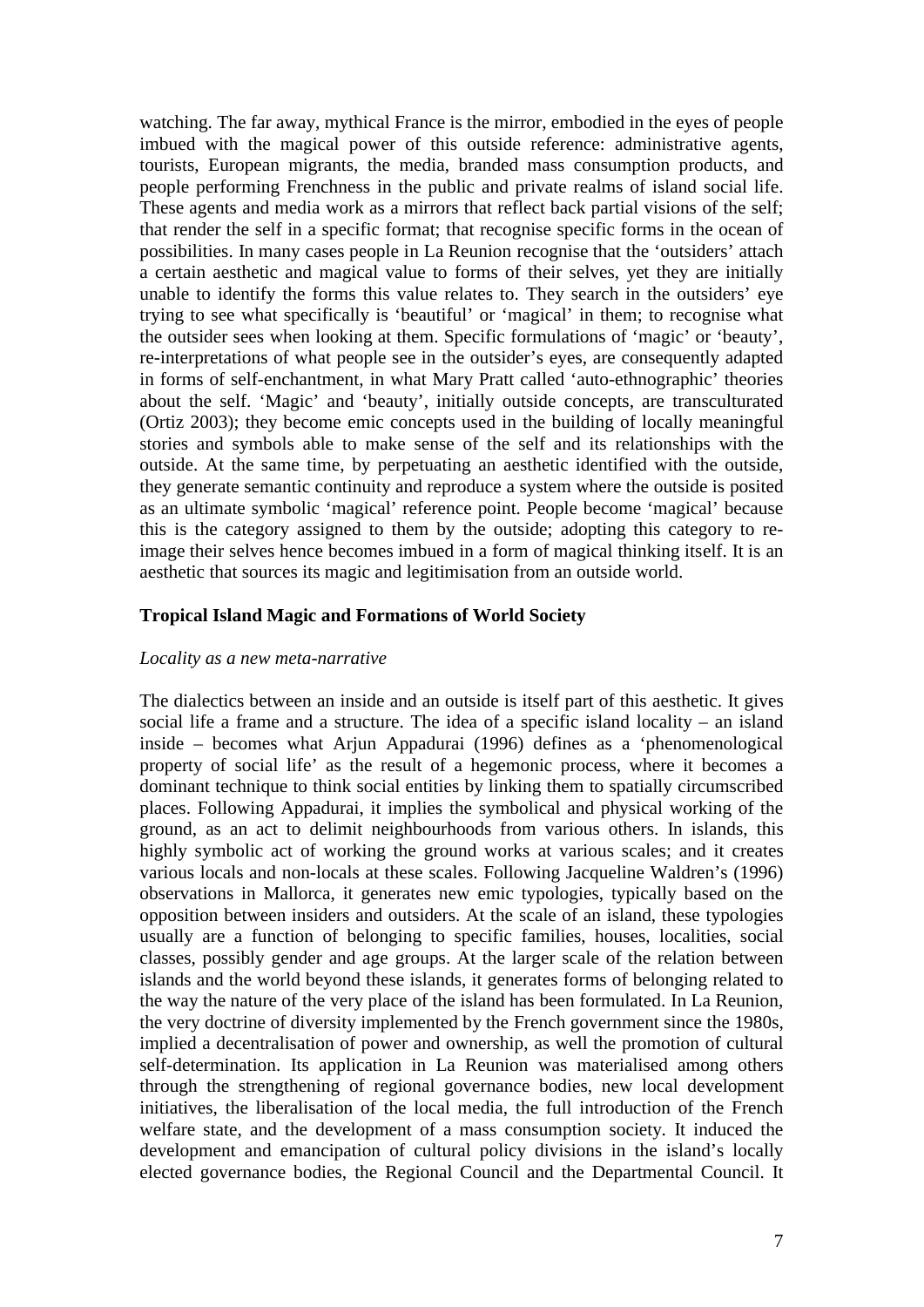generated a new paradox. While on one hand, these new institutions defended a narrative of cultural self-determination, they adopted on the other hand very precisely the techniques of heritage management, interpretation and selecting sites they had learnt in France. The form and substance of the narratives used to make visible the new local selves remained largely identical to that of 'outside' curators or site developers from France. Contestations only seemed to concern situations where 'nonlocals' started initiatives to present 'local heritage'. They were in some cases violently rejected. This paradox may explain itself in that the adoption and performance of the very narratives of locality, diversity and cultural self-determination are again embedded within a form of magical thinking related to a powerful outside. They symbolise France and they allow an evocation of the magic associated with France. Locality is consequently instrumentalised as an emic category which gains its legitimate power in the intersubjective field of contact with an outside world.

#### *Towards a globally integrated social theatre*

For the ethnographic eye, the fetichisation of 'outside' concepts such as locality on a local scale and the social integration of the newly created local this fetichisation allows at a global scale implies another striking paradox. The semantics of emic discourses about locality as an original, spatially independent, magical entity are diametrically opposed to the social dimension of their performance. Thinking social and spatial entities through the notion of locality may initially only be a fetishisation of a form adopted from an outside, a kind of cargo cult politics where the mimesis of the outsider is believed efficient to generate a specific outcome. As an effect of time and repetition in tourism and other contact realms, it becomes more systemic in nature. It becomes a mode of social participation in a transnational world, a specific performance of being within a global social theatre, a new form of governmentality generated through the naturalisation (through the attribution of magical qualities) of specific aesthetic and moral norms. It generates new forms of transnational reciprocity and new forms of social roles. Tropical island populations become a global priest class fed by the modern tourists in search for spiritual and physical recreation. It thus generates a new world order, with vast territories transformed into gardens for the delight of Western world; gardens to conserve some form of initial innocence, to cultivate an aesthetic of diversity, to conserve nature in an imagined urstate. Rosaleen Duffy (2002) has reported a series of cases where World Bank and IMF grants to developing tropical countries were conditioned by the parallel development of vast natural reserves and indigenous people preservation programmes. These programmes, usually co-conceived by international donors and ecological conservation agencies, do not always aim at tourism developments (although this form of contact is the ultimate moment to bring modern phantasms of wilderness and indigeneity alive). In some cases, areas are protected for, as it seems, the very sake of being protected, as a kind of secret garden that is out there, but cannot be accessed. Not far from where my parents live in Germany, a forest has recently been closed to walkers, to protect the birds from human 'impacts'. Similarly, UNESCO through its world heritage list protects many sites few people would eventually go to. Yet, a widely shared common sense among the Western and global middle classes seems to defend such actions; it seems good that these sites are protected as some form of preserved, yet inaccessible garden; a garden good to think the human existence; maybe less through its materiality per se, than through the very act of preserving this materiality. The tiling of the soil appears socially more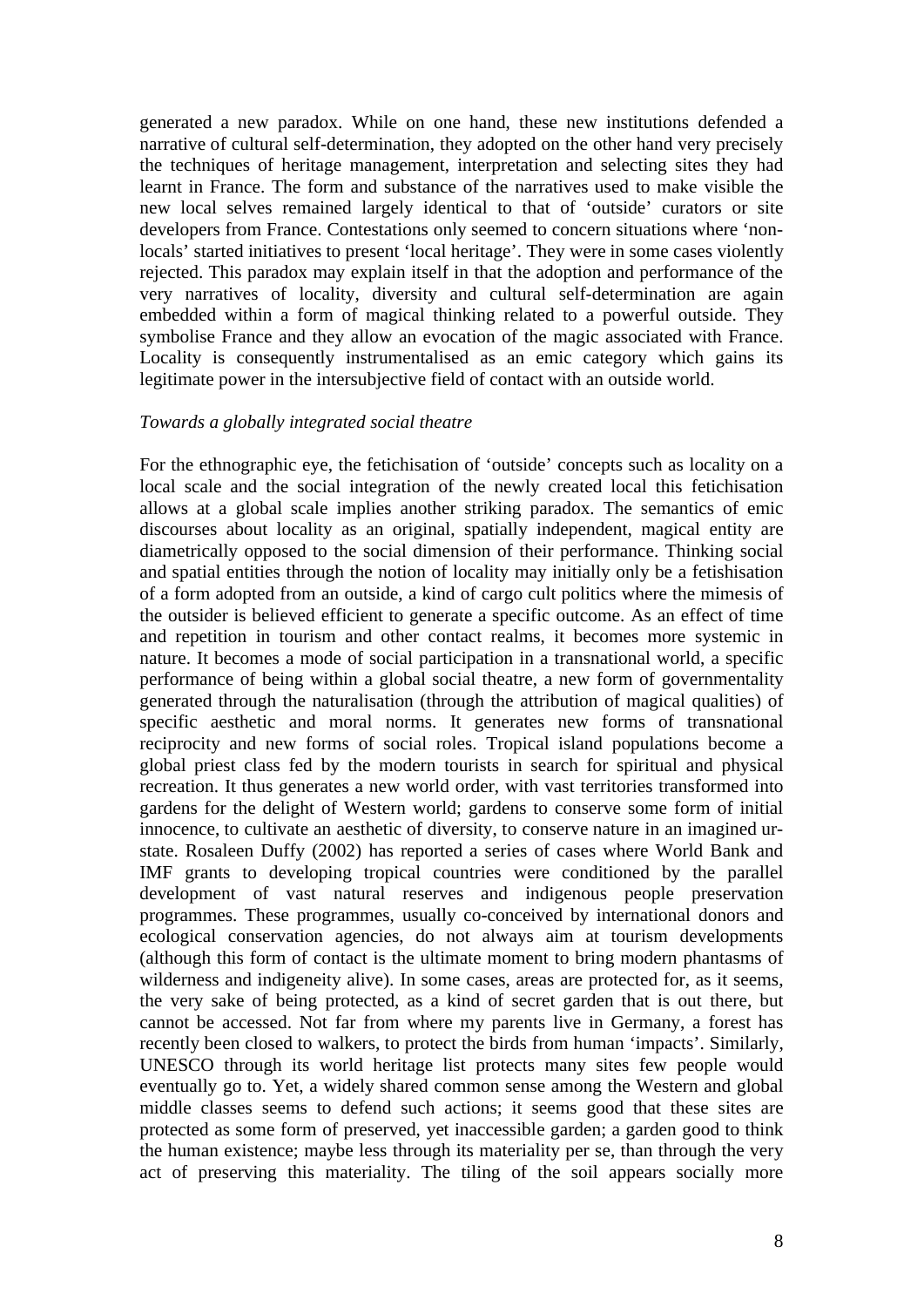important than the actual picking of the fruit; it humanises time by situating the present within relations with various alien realms: the past, the future, the other.

#### *Frictions, competing agendas and governance within world society*

The phenomena described in this paper do only address one layer of global society. The conditions of life in tropical islands are generally marked by other, often competing phenomena and interests, usually related to economic development, the exploitation of resources, geopolitical strategies of global powers, urbanisation issues, etc. which often follow different logics and aspirations. They generate what Anna Tsing (2006) calls 'frictions', conflicts but also sometimes unexpected collaborations between interest groups and epistemic communities who see their objectives realised in common actions or lobby work. For instance, within the wider realm of tourism development and conservation policy in tropical islands, a widely heterogeneous group of environmental lobby groups, commercial tourism developers, postcolonial autonomy militants, tourists, international cultural policy makers, global and local media and local development agencies often share interests in 'conserving' (which usually means: to invent altogether) an 'endemic natural environment'. Conservation becomes a new form of governance (West 2006). In La Reunion, many forces play in favour of reimaging and redeveloping the island as a magical island, responding to Western tropical island tropes and the political economy of enchantment working in the tourism contact zone. As a result of these mainly heterogeneous yet co-linear forces, the concept of magic has become hegemonic as a way of thinking a local self and of participating in the world; it has become imbued with magical qualities itself. It has also generated new dilemmas and antagonistic forces; while people have widely started to subscribe to a logic of conservation in terms of a Western model of island idyll, most of them are jobless and many live in miserable housing conditions. Many have left the island to look for jobs in the French mainland. In this context, from a pragmatic position of development politics, it would make sense to promote the development of large-scale hotels in order to generate jobs. Yet the new narratives of an island locality imbued with magical qualities becomes an intellectual prison that hinders new projects to come about, that has generated an ambiguous culture of local self-admiration, and that leaves the newly created locals in an indefinite position of victims of history.

#### **References**

- Appadurai A. (1996) The Production of Locality. In his *Modernity at Large*, University of Minnesota Press, Minneapolis, pp. 178-200.
- Baudrillard J. (1972) *Pour une critique de l'économie politique du signe*. Gallimard, Paris.
- Delumeau J. (1992) *Une histoire du Paradis*. Fayard, Paris.
- Derrida J. (2001) *On Cosmopolitanism and Forgiveness*. Routledge, London and New York.
- De Saint-Exupery A. (1995) *The Little Prince*. Wordsworth, Ware.
- Duffy R. (2002) *A Trip Too Far*. Earthscan, Sterling VA.
- Ghasarian C. (2008) La Réunion : acculturation, créolisation et réinventions culturelles. In his (ed.) *Anthropologies de La Réunion*. Archives contemporaines, Paris, pp. 235-52.
- MacCannell D. (1976) *The Tourist*. Schocken, New York.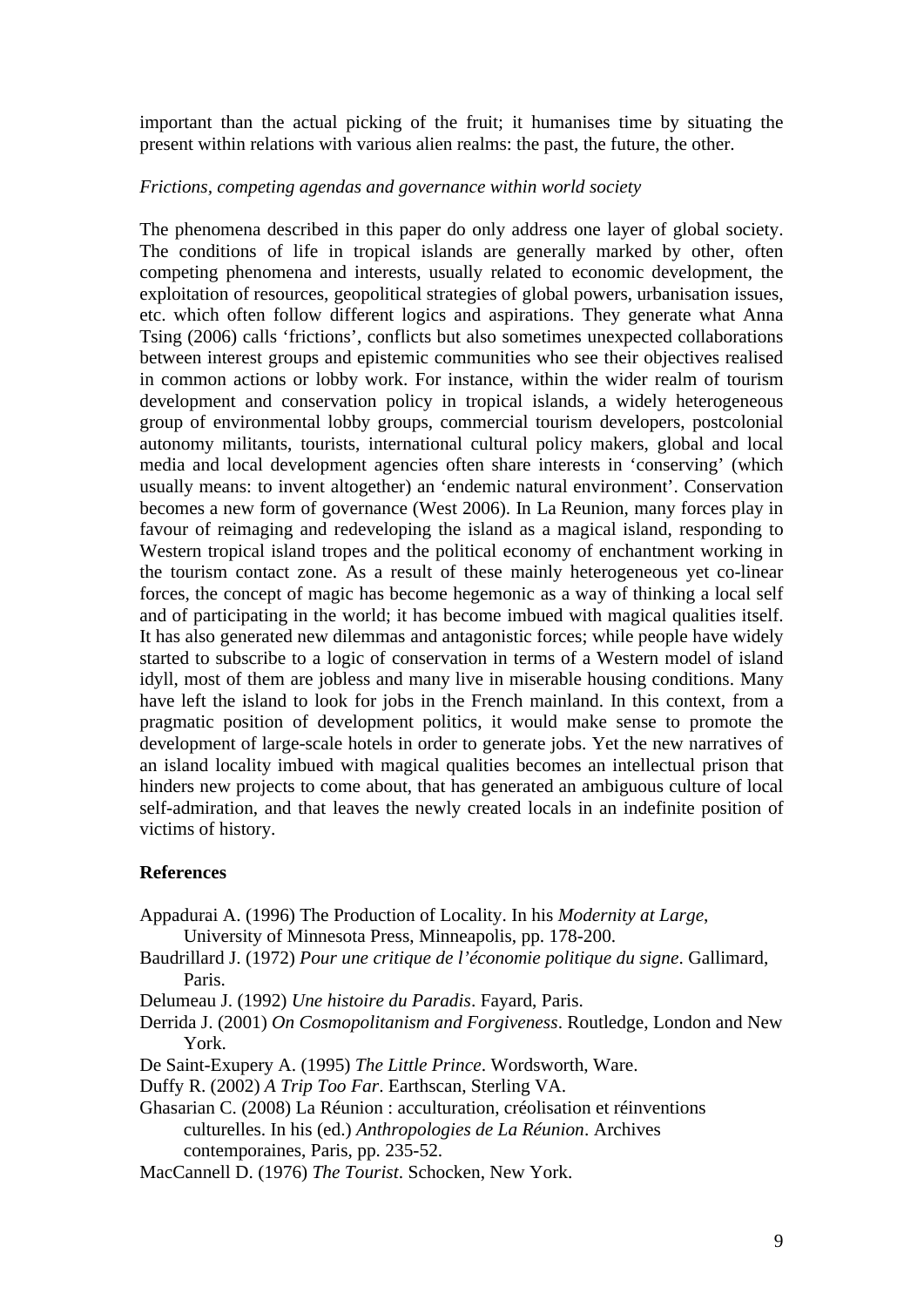Ortiz F. (2003) *Cuban Counterpoint*. Duke University Press, Durham and London.

- Pels P. (2003) Introduction. In B. Meyer and P. Pels (eds) *Magic and Modernity*. Stanford University Press, Stanford, pp1-38.
- Pratt M.L. (2006) *Imperial Eyes*. Routledge, London and New York.
- Tsing A.L. (2006) *Friction*. Princeton University Press, Princeton and Oxford.
- Verges F. (1999) *Monsters and Revolutionaries*. Duke University Press, Durham and London.
- Verges F. (2008) Mémoires et culture(s) à La Réunion. In C. Ghasarian (ed.) *Anthropologies de La Réunion*. Archives contemporaines, Paris, pp. 209-234.
- Waldren J. (1996) *Insiders and Outsiders*. Berghahn, Oxford.
- West P. (2006) *Conservation is our Government now*. Duke University Press, Durham and London.

#### **Related publications by the author**

- Picard D. (2003) 'Traditionell' sein, um an der 'Modernität' teilzunehmen: Tourismus und Post-Modernität auf La Reunion. *Voyage – Jahrbuch für Tourismusforschung* 6: 109-126.
- Picard D. (2004) International Tourism and Cultural Transformation: Variations of the Creole Garden in La Réunion, Indian Ocean. In P. Tsartas & J.K. Steen Jacobsen (eds.) *Understanding Tourism - Theoretical Advances*. University of the Aegean, Mytilini, Greece, pp. 503-522.
- Picard D. (2005) La fable des coraux ou la mythification de l'économique: tourisme international et protection des récifs coralliens a La Réunion. In B. Cherubini (ed.) *Le territoire littoral – Tourisme, pêche et environnement dans l'océan Indien*. L'Harmattan, Paris, pp. 147-166.
- Picard D. (2006) Gardening the Past and Being in the World: A Popular Celebration of the Abolition of Slavery in La Réunion. In D. Picard and M. Robinson (eds.) *Remaking Worlds: Festivals, Tourism and Change*. Channel View Publications, Clevedon.
- Picard D. and Robinson M. (eds.) (2006) *Remaking Worlds: Festivals, Tourism and Change*. Channel View Publications, Clevedon.
- Picard, D. (2007) Friction in a Tourism Contact Zone: Ethnographic field notes from a Malagasy village. *Suomen Anthropologi. Journal of the Finnish Anthropological Society* 32 (2): 96-109
- Picard D. (2008) La relation à l'étranger à La Réunion. In C. Ghasarian (ed) *Anthropologies de La Réunion*. Editions des Archives Contemporaines, Paris.
- Picard D. (forthcoming 2008) Coral Garden Economics: International Tourism and the Magic of Tropical Nature. In O. Dehoorne and P. Joseph, (eds.) *Tourism & Coastal Environments in the Intertropical Area.* Paris: L'Harmattan.
- Picard D. (forthcoming 2008) Creole Gardening. Tourism and Cultural Resilience in La Réunion. Transl. by V. Simoni. In C. Cipollari (ed.) *Scenari turistici. Sguardi antropologici sulle località turistiche*.
- Picard D. (forthcoming 2008) Constituting Magic in the Tourists' Eye: Tourism in the Making of the Indian Ocean. In P. Gupta, I. Hofmeyr and M. Pearson (eds.) *Eyes Across the Ocean. Navigating the Indian Ocean*. University of South Africa Press, Pretoria, South Africa.
- Picard D. (forthcoming 2008) Through Magical Flowers: Tourism and Self-Refashioning in La Reunion. In S. Moorthy and A. Jamal (eds.) *Human Ocean: Indian Ocean Cultural Studies*.
- Picard D. (forthcoming 2008) UNESCO, Tourism and the Constitution of Cultural Excellence. In *Creating Excellent Cultural Destinations*. University of Barcelona, Spain.